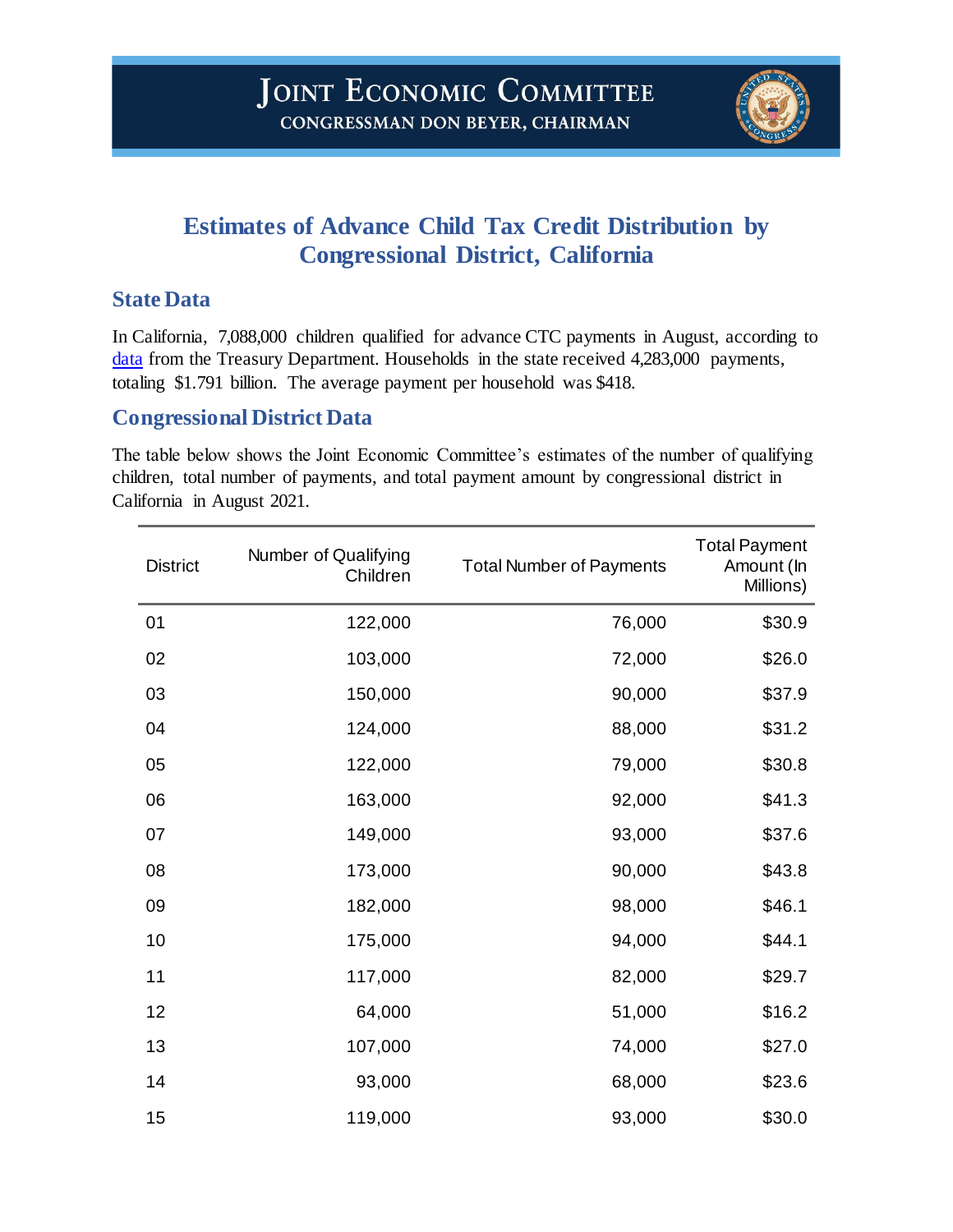| <b>District</b> | Number of Qualifying<br>Children | <b>Total Number of Payments</b> | <b>Total Payment</b><br>Amount (In<br>Millions) |
|-----------------|----------------------------------|---------------------------------|-------------------------------------------------|
| 16              | 200,000                          | 92,000                          | \$50.7                                          |
| 17              | 95,000                           | 84,000                          | \$23.9                                          |
| 18              | 72,000                           | 69,000                          | \$18.1                                          |
| 19              | 121,000                          | 78,000                          | \$30.6                                          |
| 20              | 151,000                          | 84,000                          | \$38.2                                          |
| 21              | 194,000                          | 89,000                          | \$49.1                                          |
| 22              | 185,000                          | 101,000                         | \$46.8                                          |
| 23              | 183,000                          | 100,000                         | \$46.2                                          |
| 24              | 125,000                          | 76,000                          | \$31.7                                          |
| 25              | 152,000                          | 88,000                          | \$38.4                                          |
| 26              | 133,000                          | 80,000                          | \$33.5                                          |
| 27              | 99,000                           | 70,000                          | \$25.0                                          |
| 28              | 80,000                           | 66,000                          | \$20.3                                          |
| 29              | 140,000                          | 72,000                          | \$35.5                                          |
| 30              | 105,000                          | 75,000                          | \$26.5                                          |
| 31              | 168,000                          | 88,000                          | \$42.4                                          |
| 32              | 132,000                          | 72,000                          | \$33.3                                          |
| 33              | 65,000                           | 62,000                          | \$16.5                                          |
| 34              | 113,000                          | 72,000                          | \$28.5                                          |
| 35              | 167,000                          | 80,000                          | \$42.3                                          |
| 36              | 153,000                          | 90,000                          | \$38.7                                          |
| 37              | 107,000                          | 71,000                          | \$26.9                                          |
| 38              | 132,000                          | 77,000                          | \$33.4                                          |
| 39              | 120,000                          | 77,000                          | \$30.3                                          |
| 40              | 165,000                          | 76,000                          | \$41.6                                          |
| 41              | 174,000                          | 84,000                          | \$44.1                                          |
| 42              | 175,000                          | 97,000                          | \$44.2                                          |